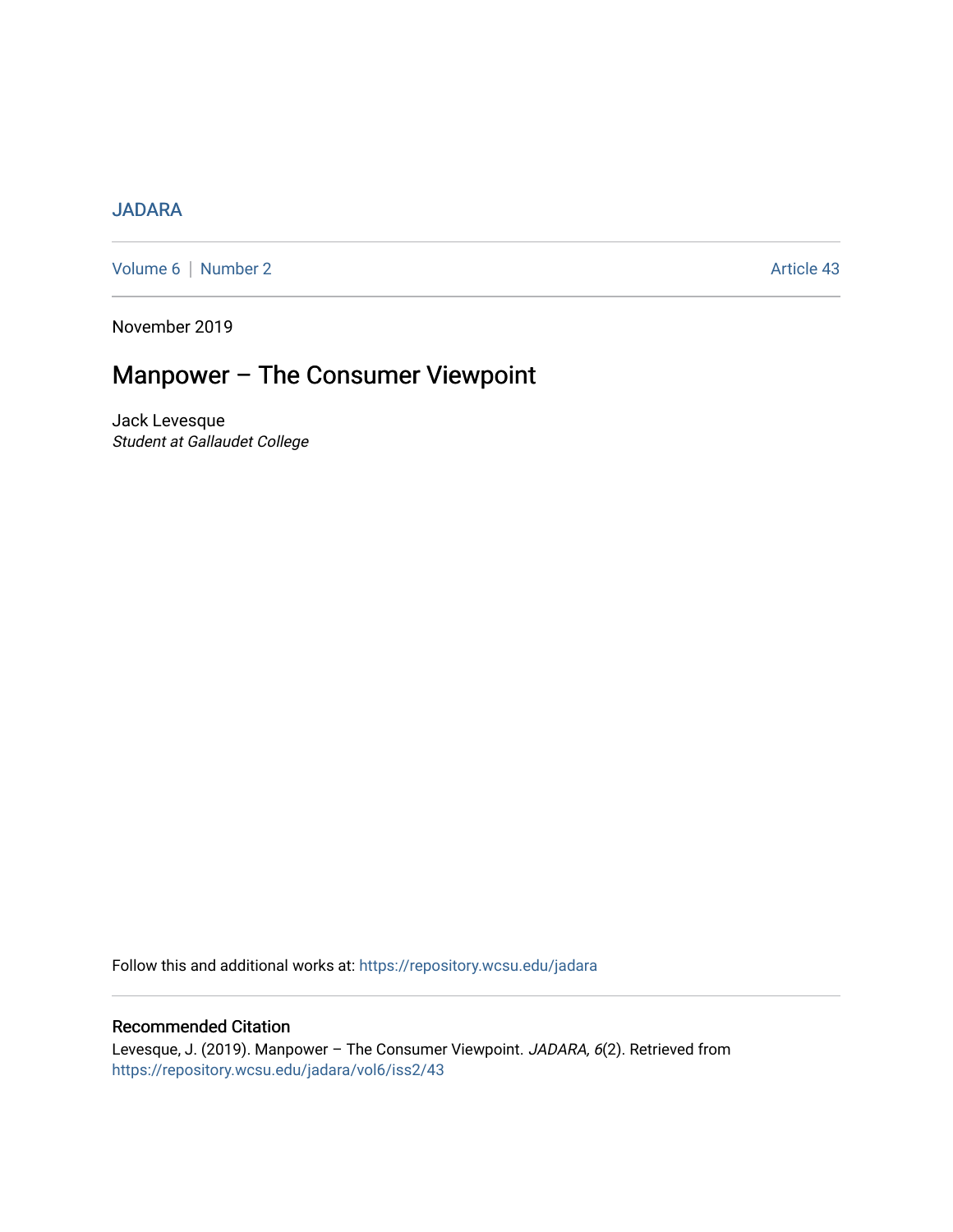# MANPOWER - THE CONSUMER VIEWPOINT

### By JACK LEVESQUE, Student, Gallaudet College

I believe that consumer viewpoint on vocational rehabilitation services can best be offered from the standpoint of a college student who has had the opportunity of being a client under three separate State vocational rehabilitation agencies.

I have found the one big issue with these vocational rehabilitation agencies to be communication. I do not mean to go into the old-time issue of communication in terms of sign language and fingerspelling but rather to touch various aspects of communication in regard to relationship between counselor and client, relationship between the place of training and vocational rehabilitation, community communication, and coordinated communication on actual planning and approaches towards goals.

Let us tackle each one separately. It is necessary that the counselor and the client have at least a few sessions together in order to evaluate the over-all picture of the client. It is also necessary for the counselor to obtain from the client information regarding his goals, his hopes, and his preferences. The counselor should take steps to coordinate the program being planned for the client to fit within the preferred goals as closely as possible. Quite often, the client goes to a suggested place of training because the counselor thinks that it is a good place for him and possibly regardless of the client's preferences and goals.

It should be obvious that this second category, place of training, should play a most important role in the counselor's book. One does not sell a product without endorsing it. It is essential that the counselor or the director of a State vocational rehabilitation agency visit every major training center for deaf adults, such as Gallaudet College, St. Paul Technical-Vocational Institute, National Technical Institute for the Deaf, Delgado College, California State University, Northridge, and others. It may look like an expensive venture, but it is important and may save money in terms of proper placement of clients seeking training. A visit to these sites will tell much more about them than can be obtained from brochures and catalogs. This will also afford the counselor opportunity to meet with the program

1